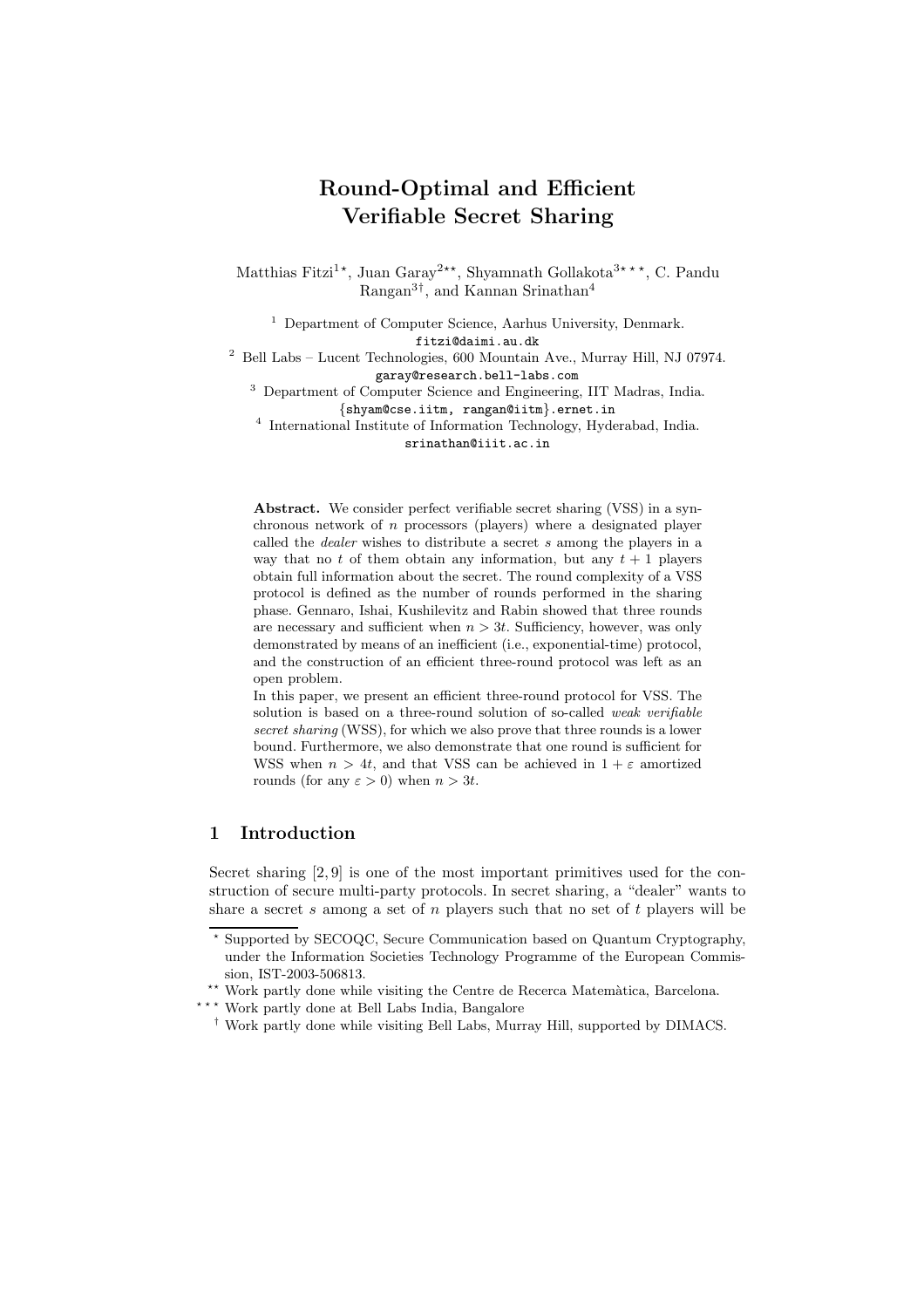#### 2 Authors Suppressed Due to Excessive Length

able to reconstruct the secret while any set of  $t + 1$  or more players will be able to reconstruct the secret by combining their shares.

Verifiable secret sharing [4] (VSS) extends ordinary secret sharing for the use in presence of active corruption where an adversary may corrupt up to  $t$  players in an arbitrary way. In VSS, it is required that no t players get any information about the secret whereas the  $n$  players together can reliably reconstruct the secret even if t of them deliver wrong information.

Prior work. Secret sharing was introduced in [2, 9] together with a perfectly secure solution for any number  $n > t$  of players in the presence of passive corruption, i.e., where no t players get any Shannon information about secret s and any  $t + 1$  players get full information about s.

On the other hand, perfectly secure VSS is (efficiently) achievable if and only if  $n > 3t$  [1]. When additionally given a broadcast channel among the players, unconditionally secure VSS (with negligible error) can be achieved if  $n > 2t$  [8]. As a building block for the VSS protocol in [8], a "degraded" variant of VSS is introduced called weak verifiable secret sharing (WSS), where the reconstructed value may also be some default value, in case the dealer is corrupted.

VSS has been extensively studied. Of relevance to our work is the study of the problem's round complexity by Gennaro, Ishai, Kushilevitz and Rabin [5], who give tight bounds for perfectly secure VSS. Specifically, it is shown that for  $n > 4t$  one round is sufficient when  $t = 1$  and that two rounds is a tight bound for general t. For the optimal  $n > 3t$ , it is shown that three rounds is sufficient as well as necessary; the protocol achieving it, however, requires exponential time. The existence of efficient three-round protocols was left as an open problem.

Our contributions. In this paper, we solve this open problem by presenting an efficient three-round protocol for VSS perfectly secure for  $n > 3t$ . The solution is based on a three-round protocol for WSS which we demonstrate to be round optimal itself, by first showing three-round optimality of a problem that we call weak secure multicast (WSM), and then showing a reduction to WSS. Furthermore, we show that perfectly secure WSS is efficiently achievable in one round when  $n > 4t$  (and  $t > 1$ ). Finally, we present a simple protocol for perfectly secure VSS with amortized  $1+\varepsilon$  rounds for any  $\varepsilon > 0$  when  $n > 3t$  — which is of special interest for secure multi-party computation  $[1,3]$ , where a large number of VSS protocols are run sequentially.

Organization of the paper. We start in Section 2 by presenting the model and definitions of the secret sharing problems we are considering. Section 3 is dedicated to WSS, where we present round-optimal protocols for the cases  $n > 3t$ and  $n > 4t$ . We derive the efficient round-optimal and player-optimal protocol for VSS in Section 4. The amortized  $(1+\varepsilon)$ -round protocol is described in Section 5. We conclude with some final remarks in Section 6. For ease of readability, the round optimality proof for player-optimal WSS based on WSM is presented in the appendix.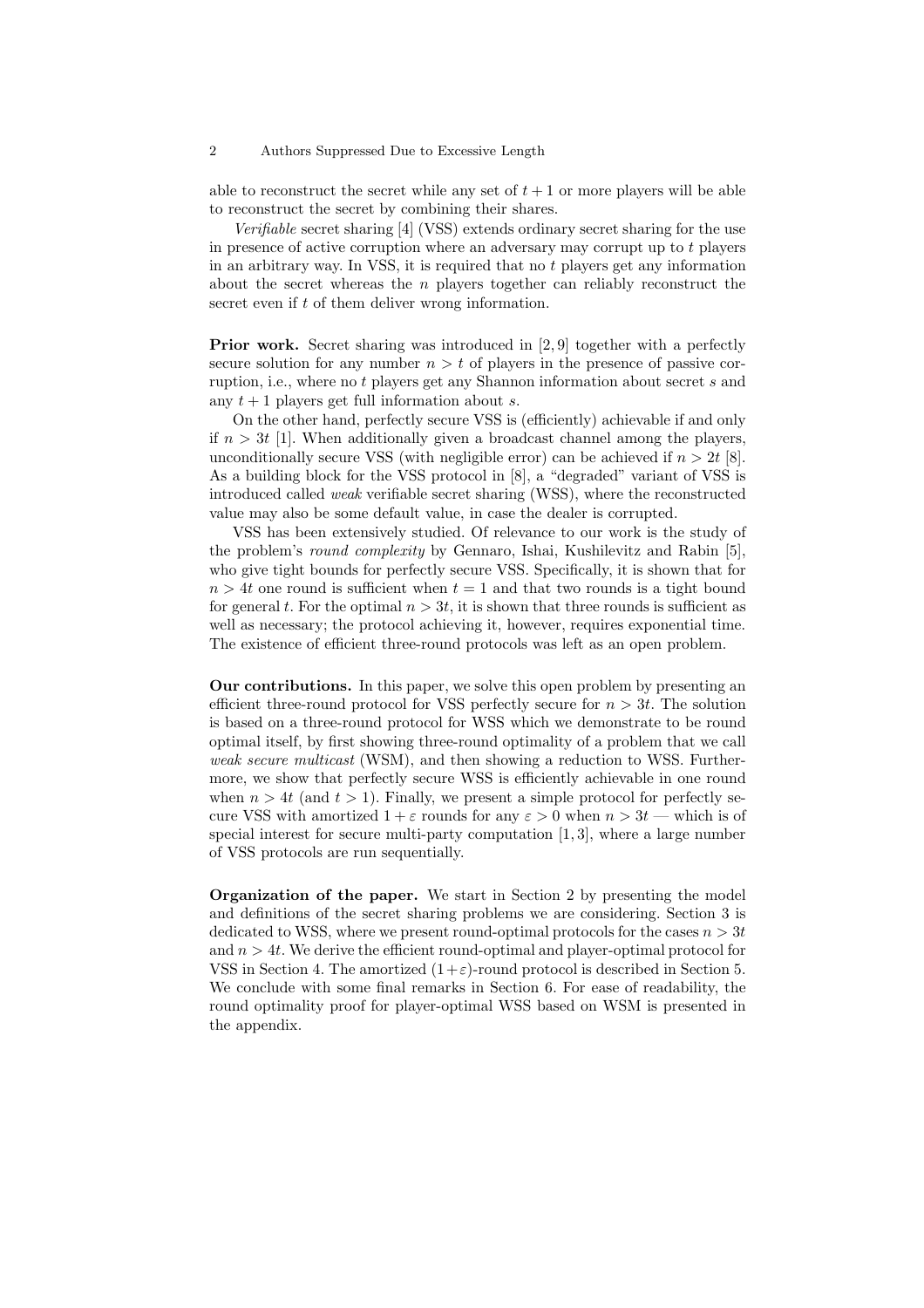## 2 Model and Definitions

We assume a set  $\mathcal{P} = \{P_1, P_2, \cdots, P_n\}$  of *n* players including dealer *D*, say,  $D = P_1$ , and assume the standard model of a fully connected network of pairwise secure channels, plus a common broadcast channel, which can be used to force a player to send the same message to all the other players. Furthermore, we assume the presence of an active adversary who may corrupt up to t of the players in an arbitrarily malicious way. Such a corrupted player is called dishonest whereas an uncorrupted player is called *honest*. The adversary is modeled to be *rushing* (i.e., it can base the dishonest players' messages for round  $r$  on the honest players' messages of the same round), adaptive (the adversary can adaptively corrupt players as the protocol proceeds), but non-mobile (over the whole period, the adversary corrupts at most  $t$  different players). We call such an adversary a " $t$ adversary." We demand perfect security, i.e., that the resulting protocol has zero error and that no Shannon information is leaked to the adversary.

We consider several forms of secret sharings with different security properties. As in [5], the protocols for all of them have the same following two-phase structure: In a primary phase, the dealer  $D$  distributes a secret  $s$ , while in a second, later phase, the players cooperate in order to retrieve it. More specifically, the structure is as follows:

- SHARING PHASE: The dealer initially holds secret  $s \in \mathcal{K}$  where  $\mathcal{K}$  is a finite field of sufficient size; and each player  $P_i$  finally holds some private information  $v_i$  (possibly consisting of several field elements).
- RECONSTRUCTION PHASE: In this phase, each player  $P_i$  reveals (some of) his private information  $v_i$ . Then, on the revealed information  $v'_i$  (a dishonest player may reveal  $v'_i \neq v_i$ , a reconstruction function is applied in order to compute the secret,  $s = \text{Rec}(v'_1, \dots, v'_n)$ .

The sharing phase as well as the reconstruction phase may consist of several communication rounds. We model communication along the lines of [5] where, in each round, a player can privately send messages to other players and/or broadcast a message to all players. With respect to this model, the round complexity of a secret-sharing protocol is defined as the number of such communication rounds that the protocol requires in the sharing phase.

Common requirements. The following requirements have to be satisfied by all secret-sharing protocols we discuss in this paper.

- Privacy: If D is honest, then the adversary's view during the sharing phase reveals no information about s. More formally, the adversary's view is identically distributed under all different values of s.
- CORRECTNESS: If  $D$  is honest, then the reconstructed value is equal to the secret s.

Depending on the particular "strength" of the secret-sharing protocol, different commitment properties are required.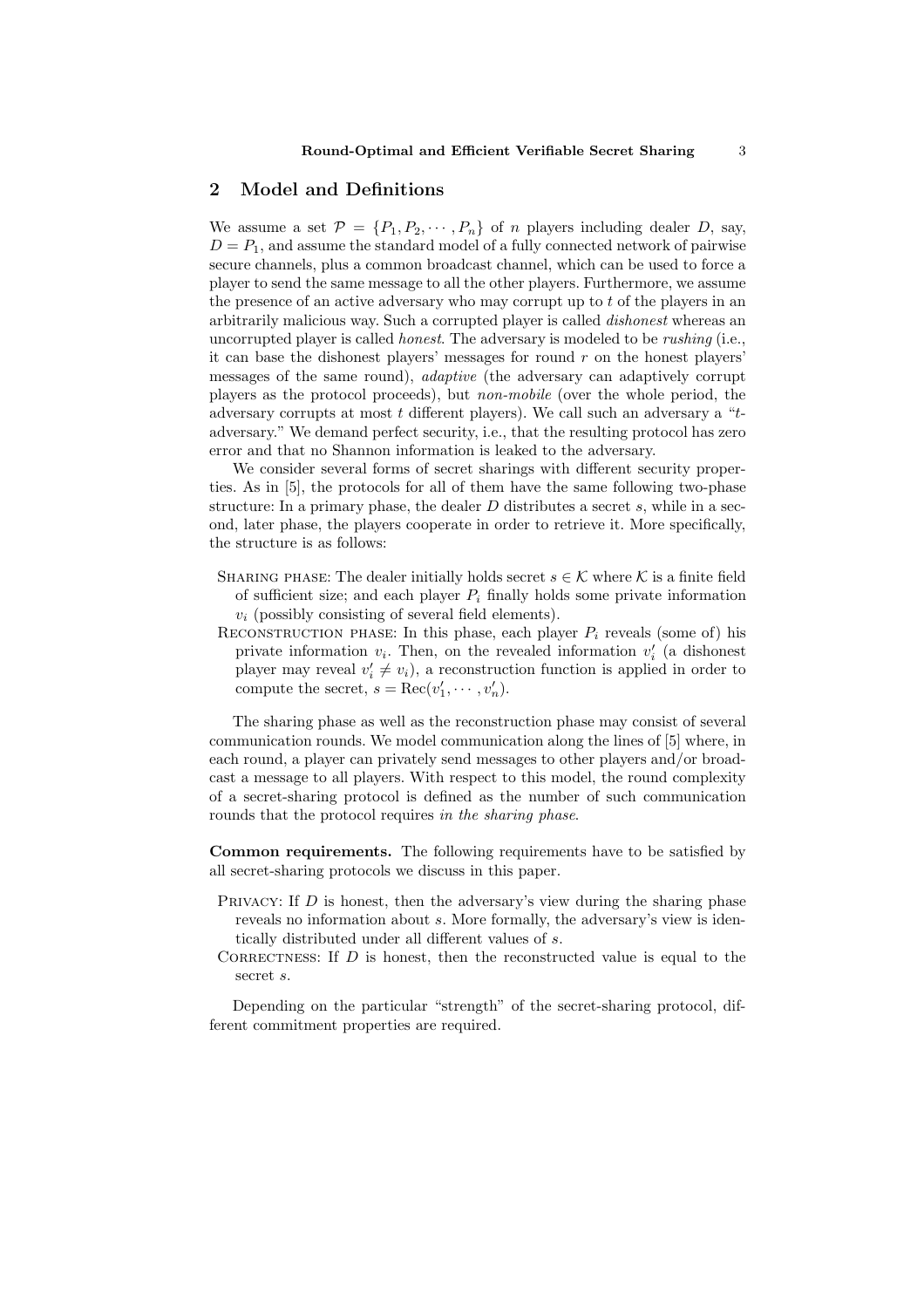4 Authors Suppressed Due to Excessive Length

**Verifiable secret sharing (VSS).** An *n*-player protocol is called a (perfect)  $(n,t)$ -VSS protocol if, for any t-adversary, the following condition holds in addition to the privacy and correctness conditions:

COMMITMENT: After the sharing phase, a unique value  $s^*$  is determined which will be reconstructed in the reconstruction phase; i.e.,  $s^* = \text{Rec}(v'_1, \dots, v'_n)$ regardless of the views provided by the dishonest players.

Weak verifiable secret sharing (WSS). An *n*-player protocol is called a (perfect)  $(n, t)$ -WSS protocol if, for any  $t$ -adversary, the following condition holds in addition to the privacy and correctness conditions:

WEAK COMMITMENT: After the sharing phase there is a unique value  $s^* \in \mathcal{K}$ such that either  $s^*$  or default value  $\perp \notin \mathcal{K}$  will be reconstructed in the reconstruction phase; i.e.,  $\text{Rec}(v'_1, \dots, v'_n) \in \{\perp, s^*\}$  regardless of the views provided by the dishonest players.

Round complexity and efficiency. As in [5], we define the round complexity of a secret-sharing protocol as the number of communication rounds in its sharing  $phase$  — reconstruction can always be done in a single round by having each player reveal all the information he has. A VSS protocol is efficient if the total computation and communication performed by all honest players is polynomial in  $n$  and the size of the secret.

## 3 Round-Optimal WSS

We begin by giving a three-round  $(n,t)$ -WSS protocol for  $n > 3t$ , which is optimal, followed by a one-round  $(n,t)$ -WSS protocol for  $n > 4t$ .

#### 3.1 Round-optimal WSS for  $n > 3t$

The protocol is based on the four-round  $(n,t)$ -VSS protocol for  $n > 3t$  given in [5]; essentially, it consists of that protocol's first three rounds, with a modified reconstruction phase. Unlike the protocol in [5], where inconsistencies between the shares of honest players are eliminated by using error correcting codes, we use a different technique to detect the dishonest players who deliver false information in the reconstruction phase.

We now present the protocol. The secret  $s$  is assumed to be taken from a finite field  $\mathcal{K}, |\mathcal{K}| > n$ ; additionally, 1, 2, ..., n are interpreted as (arbitrary) distinct non-zero field elements. We call this protocol  $(\frac{n}{3})$ -WSS.<sup>1</sup>

<sup>&</sup>lt;sup>1</sup> For simplicity; strictly speaking, it should be " $\lfloor \frac{n-1}{3} \rfloor$ -WSS."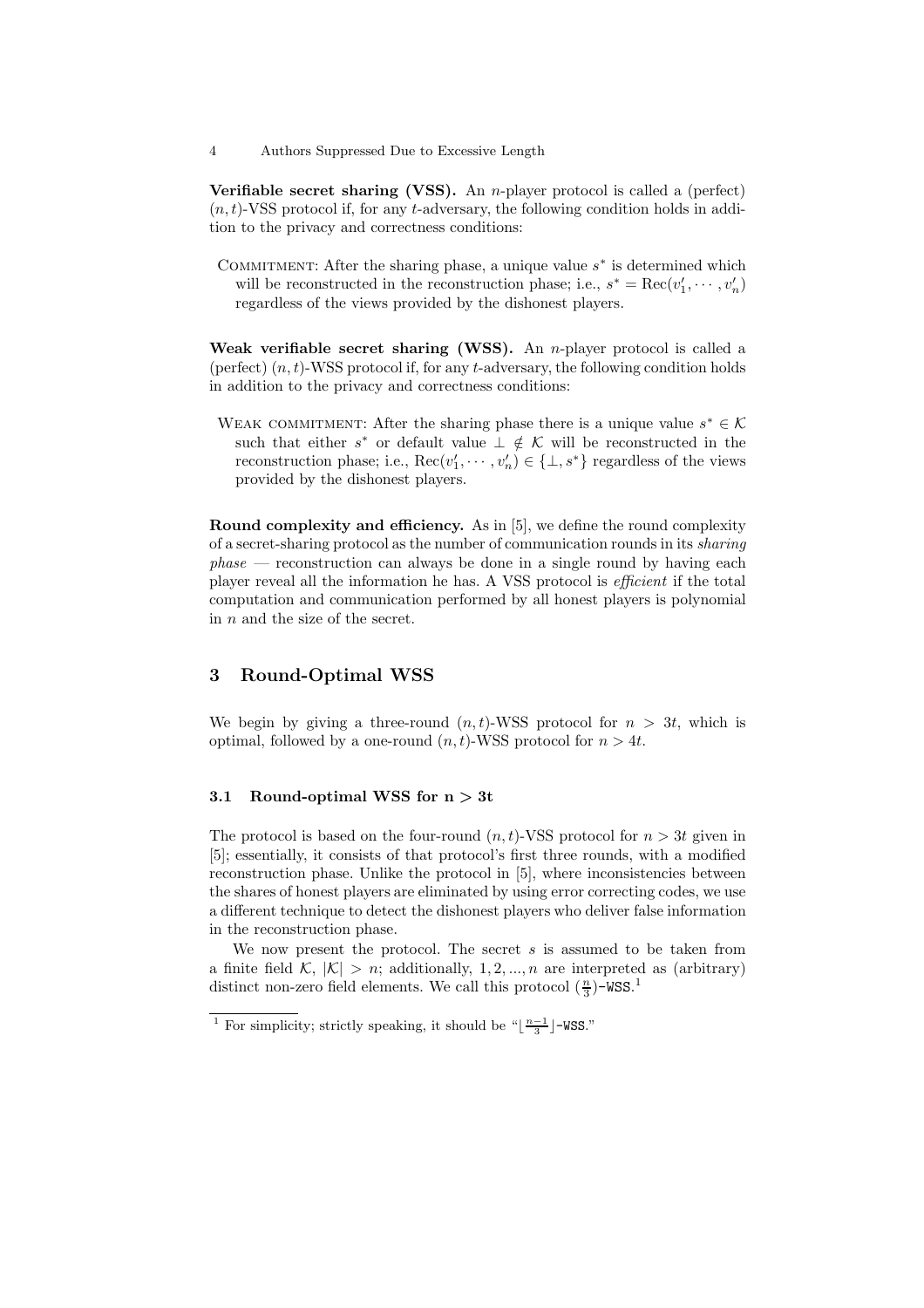Sharing phase: The sharing phase consists of the following three rounds:

- 1.  $\blacksquare$  D chooses a random bivariate polynomial  $F \in \mathcal{K}[x, y]$  of degree at most t in each variable, satisfying  $F(0, 0) = s$ . D sends to each player  $P_i$  the (univariate) polynomials  $f_i(x) = F(x, i)$  and  $g_i(y) = F(i, y)$ .
	- Player  $P_i$  sends to each player  $P_i$  an independent random "pad"  $r_{ij}$ picked uniformly from  $K$ .
- 2. Player  $P_i$  broadcasts:
	- $a_{ij} = f_i(j) + r_{ij}$  ( $r_{ij}$  is the pad  $P_i$  sent to  $P_j$ )
	- $b_{ij} = g_i(j) + r_{ji}$  ( $r_{ji}$  is the pad  $P_i$  received from  $P_j$ )
- 3. For each pair  $a_{ij} \neq b_{ji}$ , the following happens:
	- $-P_i$  broadcasts  $\alpha_{ij} = f_i(i)$
	- $-P_j$  broadcasts  $\beta_{ji} = g_j(i)$
	- D broadcasts  $\gamma_{ij} = F(j,i)$

A player is said to be unhappy if the value which he broadcast does not match the dealer's value. If there are more than  $t$  unhappy players, disqualify the dealer and stop.<sup>2</sup>

**Reconstruction phase:** Every happy player  $P_i$  broadcasts his polynomials  $f_i(x) = F(x, i)$  and  $g_i(y) = F(i, y)$ .

Each player  $P_i$  now constructs a *consistency graph* G over the set of happy players such that there exists an edge between  $P_j$  and  $P_k$  in G if and only if  $f_i(k) = g_k(j)$  and  $g_i(k) = f_k(j)$ . Since these polynomials are broadcast, every player  $P_i$  constructs the same graph  $G$ .

Now each player  $P_i$  constructs a set  $CORE$  of players as follows. Initially, all the players in G whose node degree is at least  $n - t$  are inserted into the set. Next, players in CORE consistent with less than  $n - t$  other players in CORE are removed. This process continues until no more players can be removed from the set. If the resulting CORE set contains less than  $n - t$  elements then  $P_i$ outputs  $\perp$  — otherwise,  $P_i$  reconstructs the polynomial  $F^*(x, y)$  defined by any  $t + 1$  players in *CORE*, and the secret  $s^* = F^*(0,0)$  is reconstructed.  $\diamond$ 

That finishes the description of protocol  $(\frac{n}{3})$ -WSS. We now show that it is a  $(n,t)$ -WSS protocol for  $n > 3t$ .

As suggested by the construction of graph  $G$  above, we say that (the polynomials of) two players  $P_i$  and  $P_j$  are consistent if the corresponding values of their polynomials (as opened in the reconstruction phase) match, i.e., if  $f_i(j) = g_j(i)$ and  $g_i(j) = f_j(i)$ . Similarly, we say a player  $P_i$  is consistent with bivariate polynomial  $F(x, y)$  if  $f_i(x)$  and  $g_i(y)$  lie on  $F(x, y)$ , i.e.,  $f_i(x) = F(x, i)$  and  $g_i(y) = F(i, y)$ . We first prove the following about players in *CORE*.

**Lemma 1.** If  $|CORE| \geq n - t$ , then all the players in CORE are consistent with a polynomial fixed at the end of the sharing phase.

<sup>&</sup>lt;sup>2</sup> If necessary, the secret can be assigned a public default value when the dealer gets disqualified.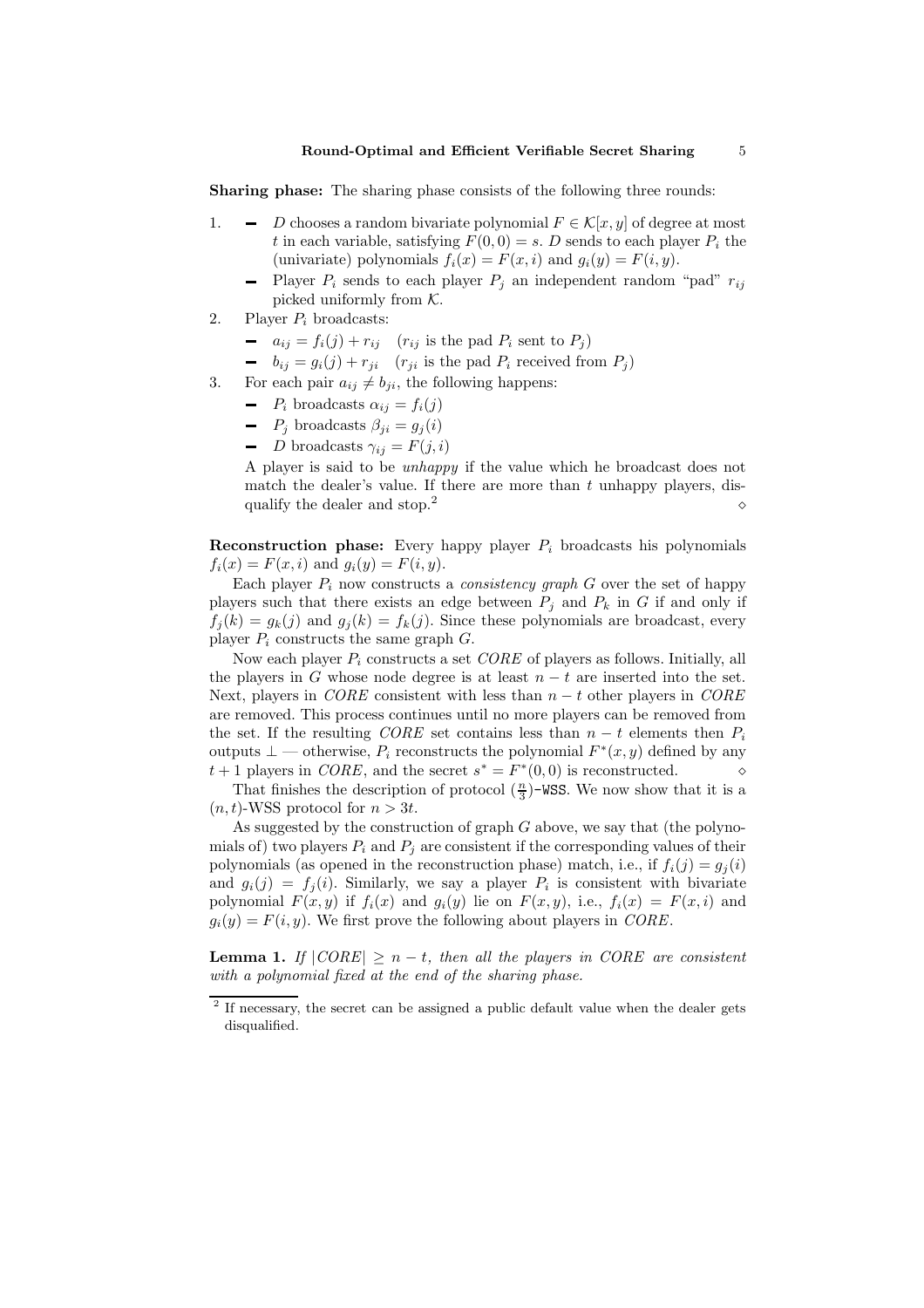Proof. At the end of the sharing phase, all the honest happy players are consistent with each other and their shares define a unique bivariate polynomial  $F^{H}(x, y)$  with degree at most t in both variables. To be in CORE, every player  $P_i$  must be consistent with (at least)  $n - t$  players in CORE. Moreover, every player in *CORE* is happy. So there are at least  $n - 2t > t + 1$  honest players in  $CORE$  with whom  $P_i$  is consistent. These  $t + 1$  players define a unique polynomial  $f_i(x)$  of degree at most t for  $P_i$ , which is in turn consistent with  $F^H(x, y)$ . Thus, the polynomial provided by  $P_i$  must be  $f_i(x)$ . Therefore, every player in CORE is consistent with  $F^H(x, y)$ .

**Theorem 1.** Protocol  $(\frac{n}{3})$ -WSS is an efficient, three-round  $(n,t)$ -WSS protocol for  $n > 3t$ .

Proof. Number of rounds and efficiency are evident. We prove the WSS properties in turn.

- Privacy: We only need to consider the case when D is honest. Since D distributes consistent information, any pair  $P_i$  and  $P_j$  of honest players publishes the same mutual padded values. Thus, due to the randomness of the pads, the adversary's view is indistinguishable under different secrets.
- CORRECTNESS: If D is honest then all (at least  $n t$ ) honest players will be happy, and D will not be disqualified in the sharing phase. Since all honest players are mutually consistent, they all end up in set CORE whereas a dishonest player can only be in CORE by revealing his correct polynomials. Thus the information revealed by the players in CORE is consistent with polynomial F and  $s^* = F^*(0,0) = F(0,0) = s$  is reconstructed.
- WEAK COMMITMENT: We need only consider the case when  $D$  is dishonest. If  $|CORE| < n-t$  then all the players compute  $s^* = \perp$  and weak commitment is satisfied. On the other hand, consider  $|CORE| \ge n - t$ . In this case, it directly follows from Lemma 1 that the secret constructed is the free term of  $F^H(x, y)$ .

 $\Box$ 

We now state a property of the above protocol which will be used in the correctness proof for our VSS protocol in the next section.

**Lemma 2.** If the dealer is not disqualified in the reconstruction phase of  $(\frac{n}{3})$ -WSS, then the polynomial  $F^*(x, y)$  reconstructed in that phase is consistent with all the honest happy players.

Proof. As proved in Lemma 1, the polynomial reconstructed at the end of the reconstruction phase is  $F^H(x, y)$ . This  $F^H(x, y)$  is defined as the polynomial constructed by any  $t+1$  honest happy players. Thus the polynomial constructed is consistent with all the honest happy players.  $\square$ 

Round optimality. The proof of the following theorem is given in Appendix A.

**Theorem 2.** For  $n \leq 4t$   $(t > 1)$ , there is no perfect  $(n, t)$ -WSS protocol requiring less than three rounds.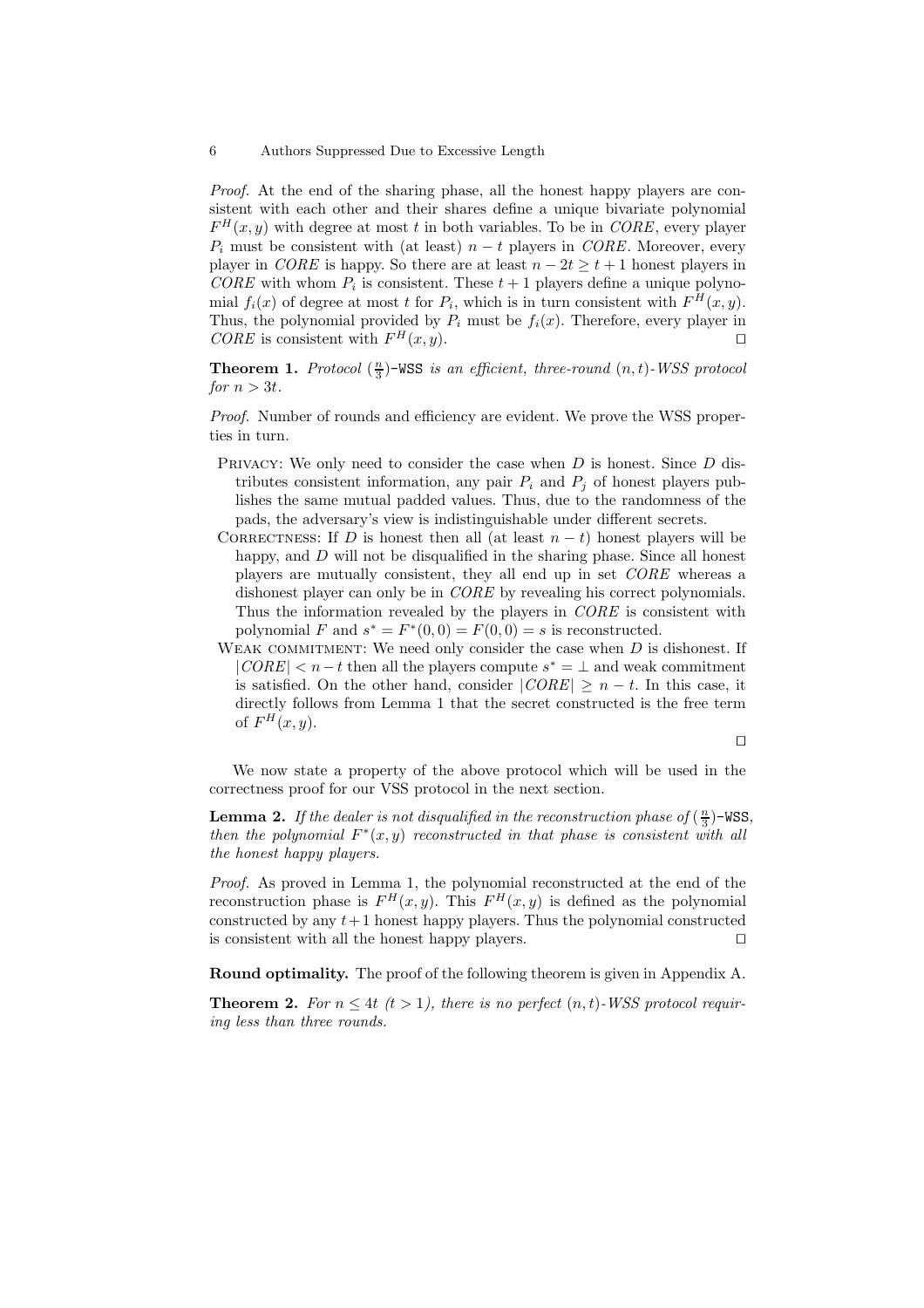#### 3.2 Round-optimal WSS for  $n > 4t$

When  $n > 4t$ , perfectly secure WSS can be efficiently achieved in one round as follows.

**Sharing phase:** D chooses a random bivariate polynomial  $F \in \mathcal{K}[x, y]$  of degree at most t in each variable satisfying  $F(0, 0) = s$  and sends to each player  $P_i$  the polynomials  $f_i(x) = F(x, i)$  and  $q_i(y) = F(i, y)$ .

**Reconstruction phase:** Player  $P_i$  broadcasts the polynomials  $F(x, i)$  and  $F(i, y)$  he received in the sharing phase. Player  $P_i$  constructs a consistency graph G and a set CORE as in protocol  $(\frac{n}{3})$ -WSS. Finally, if  $|CORE| < n - t$ ,  $P_i$  computes  $\perp$ ; otherwise,  $s^* = F^*(0,0)$ , where  $F^*(0,0)$  is the unique bivariate polynomial of degree at most t in both variables defined by any  $t + 1$  players in  $CORE$ .

Theorem 3. Perfectly secure WSS is efficiently achievable in one round when  $n > 4t$ .

Proof. We prove that the above protocol achieves the three conditions of WSS.

- Privacy: Privacy is obvious since the adversary only gets information about at most t players' shares.
- CORRECTNESS: If the dealer  $D$  is honest then he sends correct shares to all the players. Thus, at the end of the reconstruction phase, set CORE contains (at least)  $n - t$  honest players, D is not disqualified, and the secret s is reconstructed since any other secret  $s^*$  can be consistent with at most  $2t$  <  $n - t$  players.
- WEAK COMMITMENT: We need only consider the case when  $D$  is dishonest. If  $|CORE| < n - t$ , then all the players compute  $\perp$  and weak commitment is satisfied. On the other hand, assume that  $|CORE| \ge n-t$ . This implies that there is a set  $\mathcal C$  of at least  $n - 2t$  consistent honest players defining a unique secret  $s^*$ . Out of set  $\mathcal C$  at most  $t$  players can be consistent with a polynomial defining a different secret  $s' \neq s^*$ . Thus at most  $|\mathcal{P} \setminus \mathcal{C}|+t \leq n-(n-2t)+t$  $3t < n-t$  players overall can be consistent with secret  $s'$  — implying weak commitment on  $s^*$ .

 $\Box$ 

#### 4 Round-Optimal VSS for  $n > 3t$

We now present an efficient three-round  $(n,t)$ -VSS protocol for  $n > 3t$ . Its round optimality follows from the lower bound in [5].

We first give some of the intuition behind our protocol. Overall, we follow the approach in [5] (and in the previous section), where the dealer first hides the secret in a bivariate polynomial  $F(x, y)$ , and each player  $P_i$  gets the respective univariate polynomials  $F(x, i)$  and  $F(i, y)$  as his secret information. Then, every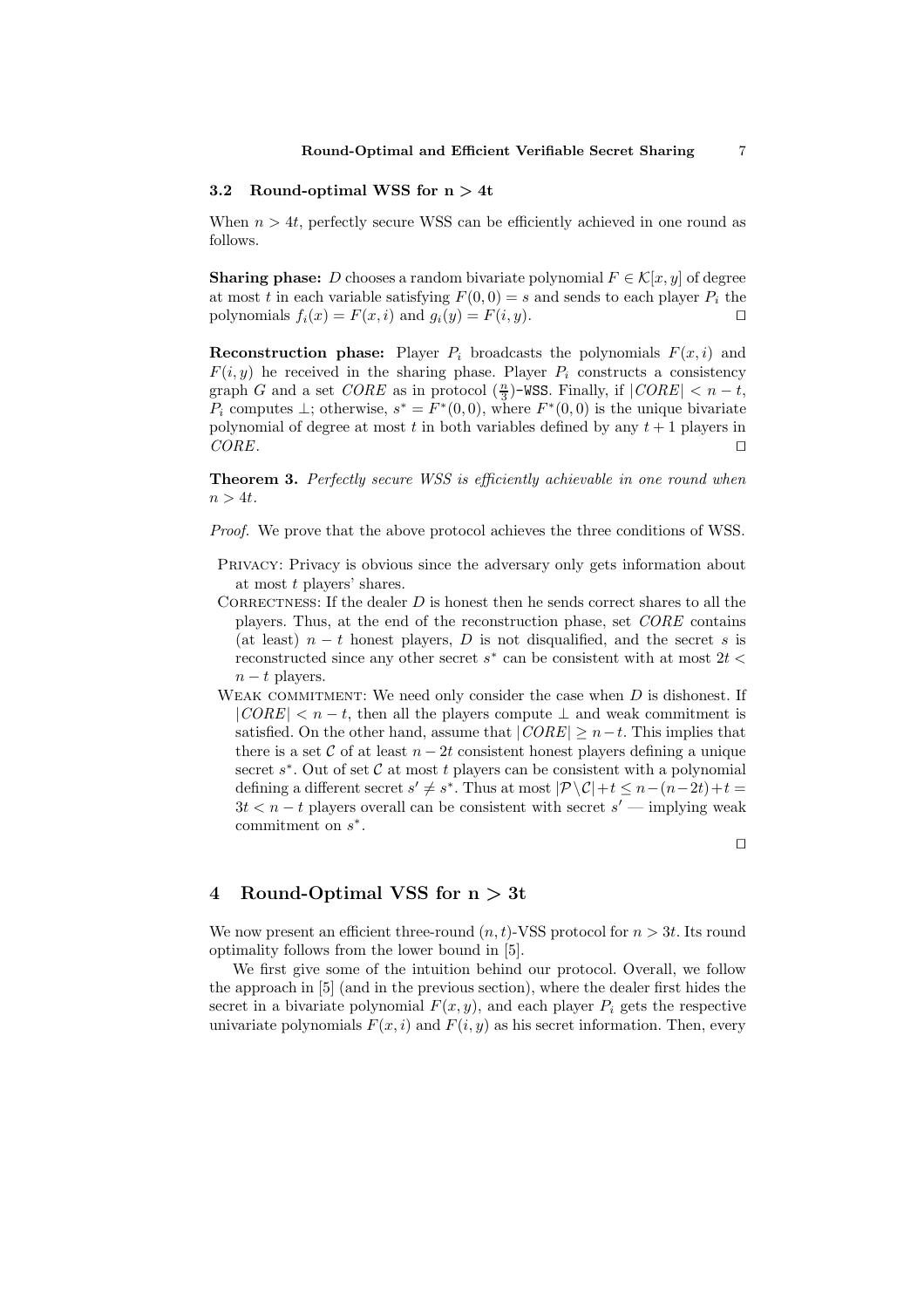pair of players compare their common shares by "blinding" them with a random pad and then broadcasting them. In the reconstruction phase the random pads are revealed, allowing the players to compute the shares and finally reconstruct the secret. However, our twist is as follows. In order to guarantee that each player  $P_i$ 's random pads get revealed consistently,  $P_i$  shares a random field element using a round-optimal, player-optimal  $(n, t)$ -WSS protocol — namely, protocol  $(\frac{n}{3})$ -WSS from the previous section, and chooses his pads as *points on* the respective polynomial, as opposed to independently at random as in [5] and in the previous section for WSS. Players whose  $(\frac{n}{3})$ -WSS protocol instance fails, also get disqualified from the main protocol; on the other hand, players whose protocol instance succeeds enable the reconstruction of all the pads, and in turn the computation of the main shares. Using these multiple instances of an  $(n, t)$ -WSS protocol also replaces the need for explicit error correcting codes, as required by some of the VSS protocols (the efficient ones) in [5].

We now present our VSS protocol in detail. We will use superscript "W" to denote the quantities corresponding to the  $(\frac{n}{3})$ -WSS protocols that are run in order to WSS the players' random pads. We call the resulting VSS protocol  $\left(\frac{n}{3}\right)$ -VSS.

Sharing phase: The sharing phase consists of the following three rounds:

- 1.  $\blacksquare$  Dealer D chooses a random bivariate polynomial  $F \in \mathcal{K} [x, y]$  of degree at most t in each variable satisfying  $F(0, 0) = s$ . D sends to  $P_i$  the polynomials  $f_i(x) = F(x, i)$  and  $g_i(y) = F(i, y)$ .
	- Player  $P_i$ ,  $i = 1, \ldots, n$ , selects a random value  $r_i$  and starts an instance of  $\left(\frac{n}{3}\right)$ -WSS acting as a dealer in order to share  $r_i$  by means of bivariate polynomial  $F_i^W(x, y)$   $(F_i^W(0, 0) = r_i)$ . We call this instance  $(\frac{n}{3})$ -WSS<sub>i</sub>. Round 1 of  $(\frac{n}{3})$ -WSS<sub>i</sub> is run.
- 2. Player  $P_i$  broadcasts the following:
	- $a_{ij} = f_i(j) + F_i^W(0, j)$
	- $b_{ij} = g_i(j) + F_j^W(0, i)$

Concurrently, round 2 of  $(\frac{n}{3})$ -WSS<sub>i</sub>,  $i = 1, ..., n$ , also takes place.

- 3. For each pair  $a_{ij} \neq b_{ji}$  the following happens:
	- $P_i$  broadcasts  $\alpha_{ij} = f_i(j)$
	- $-P_j$  broadcasts  $\beta_{ji} = g_j(i)$
	- *D* broadcasts  $\gamma_{ij} = F(j,i)$

Concurrently, round 3 of  $(\frac{n}{3})$ -WSS<sub>i</sub>,  $i = 1, ..., n$ , also takes place.

A player is said to be unhappy if the value that he broadcast does not match the dealer's value. If there are more than t unhappy players, disqualify  $D$ and stop.

Local computation:

- Let  $H$  denote the set of happy players. Remove from  $H$  each player  $P_i$ who gets disqualified as the dealer in protocol instance  $(\frac{n}{3})$ -WSS<sub>i</sub>. Now, if  $|\mathcal{H}| < n - t$  then disqualify D and stop.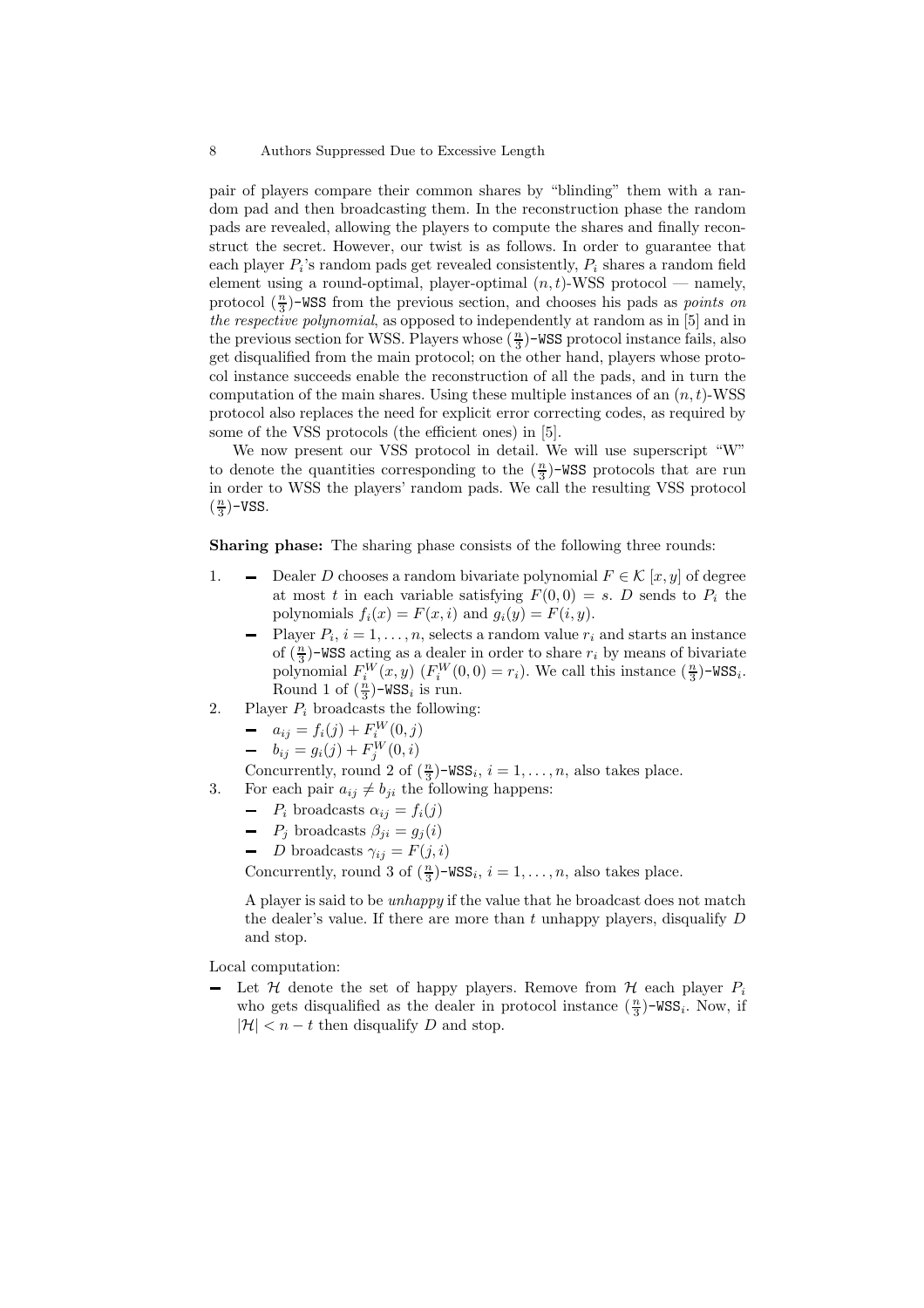For the remaining players, let  $\mathcal{H}_i^W$  denote the set of happy players in instance  $\left(\frac{n}{3}\right)$ -WSS<sub>i</sub>. For each player  $P_i \in \mathcal{H}$ , check that there exist at least n−t players in H who are also in  $\mathcal{H}_i^W$ ; if not, remove  $P_i$  from H. Let us call this final set  $CORE_{Sh} := \mathcal{H}$ . If  $|CORE_{Sh}| < n - t$  then disqualify D and stop.

**Reconstruction phase:** For each  $P_i \in \text{CORE}_{\text{Sh}}$ , run the reconstruction phase of  $(\frac{n}{3})$ -WSS<sub>i</sub>, concurrently.

Local computation: Now each player  $P_i$  constructs a set  $CORE_{Rec}$  as follows. Initially,  $CORE_{Rec} := CORE_{Sh}$ .

- Remove from  $CORE_{Rec}$  every player  $P_i$  such that the outcome of  $(\frac{n}{3})$ -WSS<sub>i</sub> equals ⊥.
- For every  $P_i \in \text{CORE}_{\text{Rec}}$ , use the values  $a_{ij}$  he broadcast in round two of the sharing phase to compute

$$
f_i(j) = a_{ij} - F_i^W(0, j), \quad 1 \le j \le n.
$$
 (1)

- Interpolate these points. Check that the resulting polynomial  $f_i(x)$  is a polynomial of degree at most t. If not, remove  $P_i$  from  $CORE_{Rec}$ .
- Reconstruct the secret by taking any  $t+1$  polynomials  $f_i(x)$ ,  $P_i \in \mathit{CORE}_{\mathit{Rec}}$ , to obtain  $F^*(x, y)$ , and compute  $s^* = F^*(0, 0)$ .

**Lemma 3.** If D is honest, then  $CORE_{Sh}$  contains all the honest players.

*Proof.* First, since  $D$  is honest, all honest players are happy with respect to  $F(x, y)$ . Thus, initially, H contains all the honest players. Similarly, the set of happy players corresponding to  $(\frac{n}{3})$ -WSS<sub>i</sub> started by a honest player  $P_i$  will contain all the honest players. Thus  $|\mathcal{H}_i^W| \ge n-t$  and all the honest players will be in  $H$ . Also, since all honest players are mutually consistent, an honest player  $P_i$  is consistent with  $n - t$  players in  $H$  and thus  $P_i \in \text{CORE}_{\text{Sh}}$ .  $\Box$ 

**Lemma 4.** If  $D$  does not get disqualified in the sharing phase then all the honest players in CORE<sub>Sh</sub> are consistent with each other and, when  $|CORE_{Sh}| \geq n-t$ , consistently define a unique polynomial  $F^H(x, y)$  of degree at most t in each variable. Furthermore, when D is honest,  $F^H(x, y) = F(x, y)$ .

Proof. Since the honest players use their pads faithfully there are no inconsistencies between honest players in  $CORE_{Sh}$ . Furthermore, if  $|CORE_{Sh}| \geq n-t$ , then there are at least  $t + 1$  honest players in  $CORE_{Sh}$  defining a unique polynomial  $F^H(x, y)$ . Finally, in case the dealer is honest, it holds that  $F^H(x, y) = F(x, y)$ .  $\Box$ 

**Lemma 5.** If D does not get disqualified in the sharing phase then, at the end of the reconstruction phase, there are at least  $t + 1$  honest players in CORE Rec.

*Proof.* In the reconstruction phase a player  $P_i$  gets removed from  $CORE_{Rec}$  in only two cases: 1) the reconstruction phase of  $(\frac{n}{3})$ -WSS<sub>i</sub> results in  $\perp$ , or 2) the reconstruction phase of  $(\frac{n}{3})$ -WSS<sub>i</sub> succeeds but the resulting polynomial  $f_i(x)$ is of degree larger than  $t$ . By the properties of WSS, both cannot happen with respect to a honest player, and thus at least  $n-2t > t$  honest players in CORE<sub>Sh</sub> remain in  $CORE_{Rec}$ .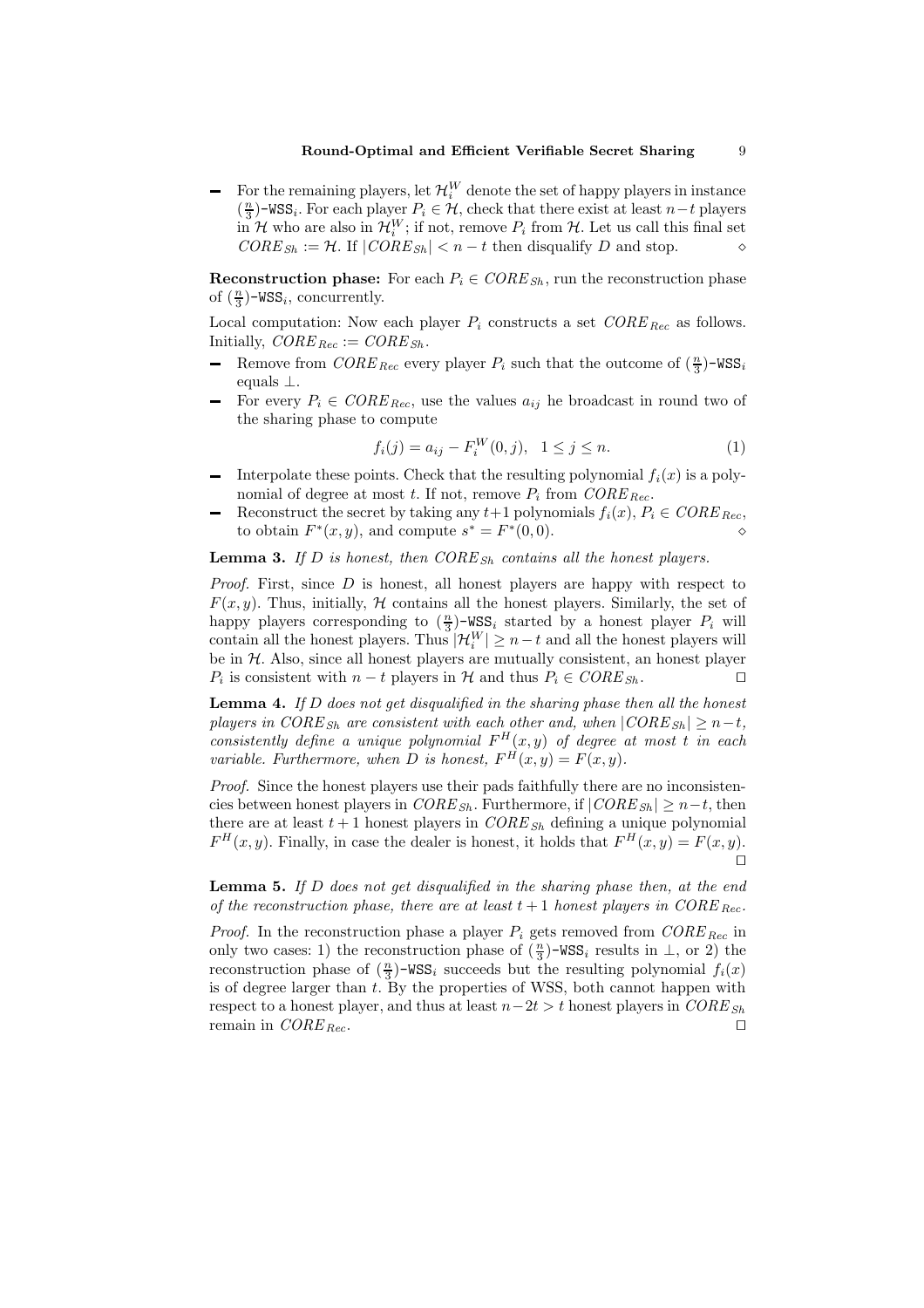10 Authors Suppressed Due to Excessive Length

**Lemma 6.** If D does not get disqualified in the sharing phase, then any  $t + 1$ players in  $CORE_{Rec}$  define the same bivariate polynomial.

*Proof.* If a dishonest player  $P_i$  remains in  $CORE_{Rec}$ , then the reconstruction phase of  $(\frac{n}{3})$ -WSS<sub>i</sub> has succeeded. By Lemma 2 this implies that the reconstructed polynomial  $F_i^W(x, y)$  is consistent with all the happy honest players with respect to  $(\frac{n}{3})$ -WSS<sub>i</sub>. By Lemma 5 there are at least  $t + 1$  honest players in CORE <sub>Rec</sub> who, by Lemma 4, define a unique polynomial  $F^H(x, y)$  of degree at most t in both variables. Thus, every player remaining in  $CORE_{Rec}$  is consistent with  $F^H(x, y)$ , and the lemma follows.

**Theorem 4.** Protocol  $(\frac{n}{3})$ -VSS is an efficient, perfectly secure three-round  $(n, t)$ -VSS protocol for  $n > 3t$ .

*Proof (sketch)*. We only have to consider the case when  $D$  is honest. The number of rounds and polynomial-time computation are immediate. We prove the three VSS properties in turn.

Privacy: Assume that, at the end of the reconstruction phase, the players in  $A \subset \mathcal{P}, |\mathcal{A}| \leq t$ , are corrupted. Let View<sup>k</sup><sub>A</sub>,  $1 \leq k \leq 3$ , denote the adversary's view after step k of the sharing phase. Note that, for all  $P_a \in \mathcal{A}$ , the polynomials  $F_a^W(x, y)$  are exclusively used in order to blind values already known to the adversary, and therefore we can ignore these polynomials.

After step 2 of the sharing phase, the adversary holds (at most) the following polynomials:  $F(x, a)$ ,  $F(a, y)$ ,  $F_i^W(x, a)$ , and  $F_i^W(a, y)$ , and it holds that, for all  $P_i, P_j \notin \mathcal{A}, H(\overline{F(x,i)} | \overline{\text{View}}_{\mathcal{A}}^2) = \log |\mathcal{K}|, H(\overline{F_i^W(j,x)} | \overline{\text{View}}_{\mathcal{A}}^2) =$  $H\left(F_i^W(0,x)\middle|\right.\mathrm{View}^2_{\mathcal{A}}\right) = \log|\mathcal{K}|.$  Furthermore, for  $P_i, P_j \notin \mathcal{A}, i \neq j$ , the polynomials  $F_i^W(x, y)$  and  $F_j^W(x, y)$  are independent.

In step 3, in addition, the polynomials  $S_i(x) = F(x, i) + F_i^W(0, x)$  get revealed. That is, each  $F(x, i)$  is blinded with an independent polynomial  $F_i^W(0,x)$  where  $H\left(F_i^W(0,x)\right|$  View $_A^2$  = log |K|. Thus, it is still the case that for any  $P_i \notin \mathcal{A}$ ,  $H\left(F(x,i) | \text{View}_{\mathcal{A}}^3\right) = \log |\mathcal{K}|$ , and therefore,  $H\left(F(0,0) | \text{View}_{\mathcal{A}}^3\right)$  $=$  log  $|K|$ ; hence, privacy follows.

- CORRECTNESS: We only consider the case when  $D$  is honest. By Lemma 3, all the honest players will be in  $CORE_{Sh}$ , thus  $|CORE_{Sh}| \ge n - t$ , and the dealer is not disqualified in the sharing phase. By Lemma 4, the shares of the honest players in  $CORE_{Sh}$  define the dealer's original polynomial  $F^{H}(x, y) = F(x, y)$ . Obviously, all honest players remain in  $CORE_{Rec}$ , and by Lemma 6,  $s = F(0,0)$  gets reconstructed from the shares of any  $t + 1$ players in  $CORE_{Rec}$ .
- COMMITMENT: If  $D$  is dishonest and does not get disqualified in the sharing phase, then  $|CORE_{Sh}| \ge n-t$  and, by Lemma 5, at least  $t+1$  honest players from  $CORE_{Sh}$  remain in  $CORE_{Rec}$ . By Lemma 4, all honest players in  $CORE_{Sh}$  consistently define the same polynomial  $F<sup>H</sup>(x, y)$  after the sharing phase. Thus, the  $t + 1$  honest players in  $CORE_{Sh} \cap CORE_{Rec}$  still uniquely define  $F^H(x, y)$  and, by Lemma 6,  $s^* = F^H(0, 0)$  gets reconstructed from the shares of any  $t + 1$  players in  $CORE_{Rec}$ .

 $\Box$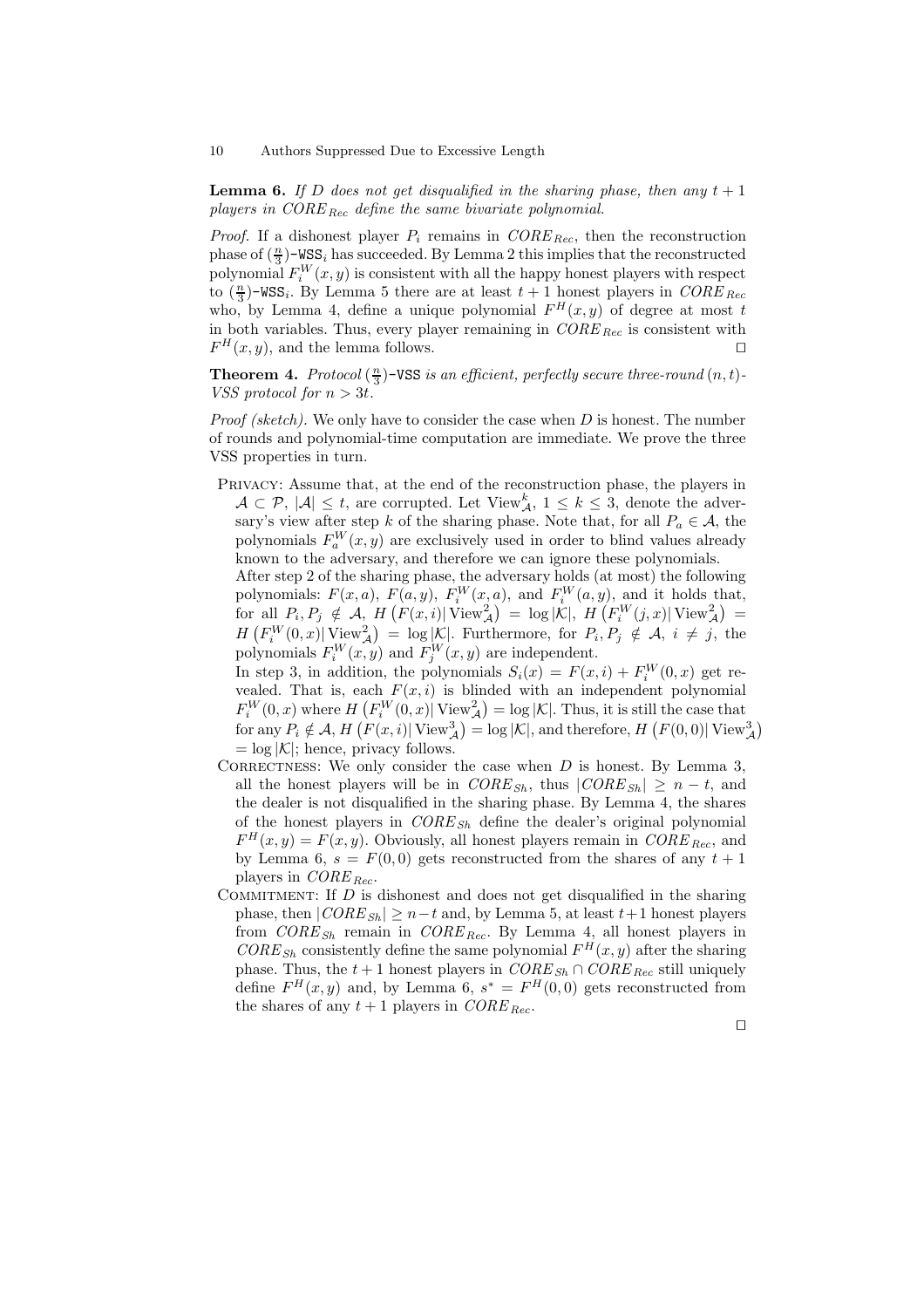# 5 VSS in  $(1 + \varepsilon)$  Rounds

Depending on the particular application, minimizing the round complexity of a stand-alone protocol might not always be the best way to optimize. In multiparty computation, for example, where a large number of VSS protocols are executed sequentially, it is useful to minimize the overall *amortized* round complexity of the VSS instances.

A number m of sequential  $(n,t)$ -VSS executions can be easily achieved in  $1 + O(\frac{1}{m})$  amortized rounds by "deferring" the commitment as follows. Suppose we have a  $k$ -round  $(n, t)$ -VSS protocol, and we need to execute m instances of it. In an initial phase, dealer  $D$  (or all future dealers in the application, respectively) shares (in parallel) a set of random elements  $r_1, \ldots, r_m$  using the given  $(n, t)$ -VSS protocol. The sharing phase of the j-th execution of the  $(n, t)$ -VSS protocol,  $j = 1, \ldots, m$  then simply consists of the dealer broadcasting a correction term  $c_j = s_j - r_j$ , where  $s_j$  is the secret to be shared in this instance. The correction term  $c_i$  can be handled in two different ways:

- 1.  $c_i$  is incorporated in the reconstruction phase. That is, after the reconstruction of random element  $r_j$ , each player locally computes  $s_j = r_j + c_j$ ; or
- 2. the sharing is immediately "corrected" at the end of the sharing phase, by having every player  $P_i$  compute  $F'_k(x, i) = F_k(x, i) + c_k$  and  $F'_k(i, y) =$  $F_k(i, y) + c_k.$

**Theorem 5.** Any number m of sequential VSS protocols for  $n > 3t$  is efficiently achievable in  $m + 2$  rounds, thus implying  $1 + \varepsilon$  amortized rounds per instance for any  $\varepsilon > 0$  when m is sufficiently large.

*Proof.* Using any k-round  $(n, t)$ -VSS protocol the above approach results in  $m +$  $k-1$  rounds overall, or  $1+\frac{k-1}{m}$  rounds per VSS. In particular, using the roundoptimal protocol from Section 4 results in  $1+\frac{2}{m}$  rounds per VSS instance. Thus, in order to achieve  $1 + \varepsilon$  amortized rounds, it is sufficient to choose  $m \geq \frac{2}{\varepsilon}$ .

# 6 Summary

In this paper we gave efficient three-round protocols for perfectly secure WSS and VSS when  $n > 3t$ , and showed that there is no  $(n, t)$ -WSS protocol involving less than three rounds when  $n \leq 4t$ . Furthermore, we gave an efficient one-round protocol for perfectly secure WSS when  $n > 4t$ , and demonstrated that perfectly secure VSS can be achieved in  $(1 + \varepsilon)$  rounds when  $n > 3t$ .

The following table summarizes the tight bounds on the round complexity of perfectly secure WSS and VSS as given in [5] and in this paper — where round optimality is always achieved efficiently. ("—" stands for impossibility.)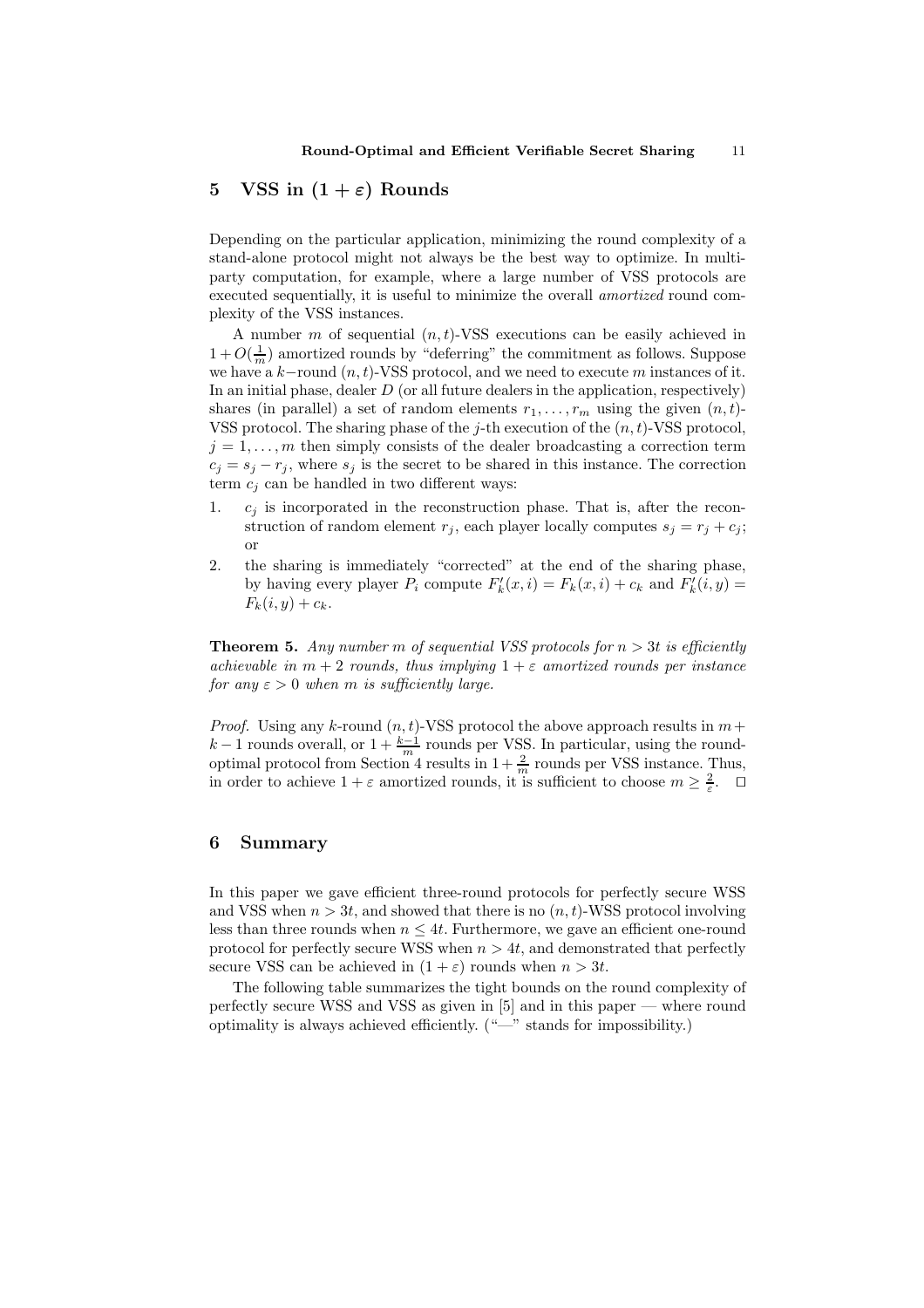12 Authors Suppressed Due to Excessive Length

| Protocol   | Threshold          | Number of rounds |
|------------|--------------------|------------------|
|            | $n \leq 3t$        |                  |
| <b>WSS</b> | $3t < n \leq 4t$   |                  |
|            | 4t < n             |                  |
|            | $n \leq 3t$        |                  |
| <b>VSS</b> | $3t < n \leq 4t$   |                  |
|            | $4t < n \ (t > 1)$ |                  |
|            | $4t < n \ (t = 1)$ |                  |

Note that, same as some (but not all) of the protocols in [5], although our solution for VSS fulfills the standard VSS definition, it is not powerful enough to allow for general multi-party computation. In particular, multiplication of shared secrets is not directly possible since the sharing phase of two different VSS invocations may end up in different  $CORE_{Sh}$  sets.

Furthermore, note that, also as the protocols in [5], our VSS protocol satisfies the stronger VSS definition in [7] (Definition 3.3.13) requiring that any set of  $t + 1$  honest players be able to reconstruct the shared secret. This condition is satisfied because any set of  $t+1$  honest players can reconstruct the WSS-shared secrets of all players in  $CORE_{Sh}$ .

Finally, it can be easily seen that our protocols also work with respect to a (possibly corrupted) external dealer while still tolerating t corrupted players among the "share holders."

### Acknowledgements

We thank the anonymous reviewers for  $TCC$  '06 for their many helpful comments.

# References

- 1. M. Ben-Or, S. Goldwasser, and A. Wigderson. Completeness theorems for noncryptographic fault-tolerant distributed computation. In Proceedings of the 20th Annual ACM Symposium on Theory of Computing (STOC '88), pages 1–10, 1988.
- 2. G. R. Blakley. Safeguarding cryptographic keys. In 1979 National Computer Conference, volume 48 of AFIPS Conference proceedings, pages 313–317. AFIPS Press, 1979.
- 3. D. Chaum, C. Crépeau, and I. Damgård. Multiparty unconditionally secure protocols (extended abstract). In Proceedings of the 20th Annual ACM Symposium on Theory of Computing (STOC '88), pages 11–19. ACM Press, 1988.
- 4. B. Chor, S. Goldwasser, S. Micali, and B. Awerbuch. Verifiable secret sharing and achieving simultaneity in the presence of faults. In Proceedings of the 26th Annual IEEE Symposium on Foundations of Computer Science (FOCS '85), pages 383–395, 1985.
- 5. R. Gennaro, Y. Ishai, E. Kushilevitz, and T. Rabin. The round complexity of verifiable secret sharing and secure multicast. In Proceedings of the 33rd Annual ACM Symposium on Theory of Computing (STOC '01), pages 580–589, 2001.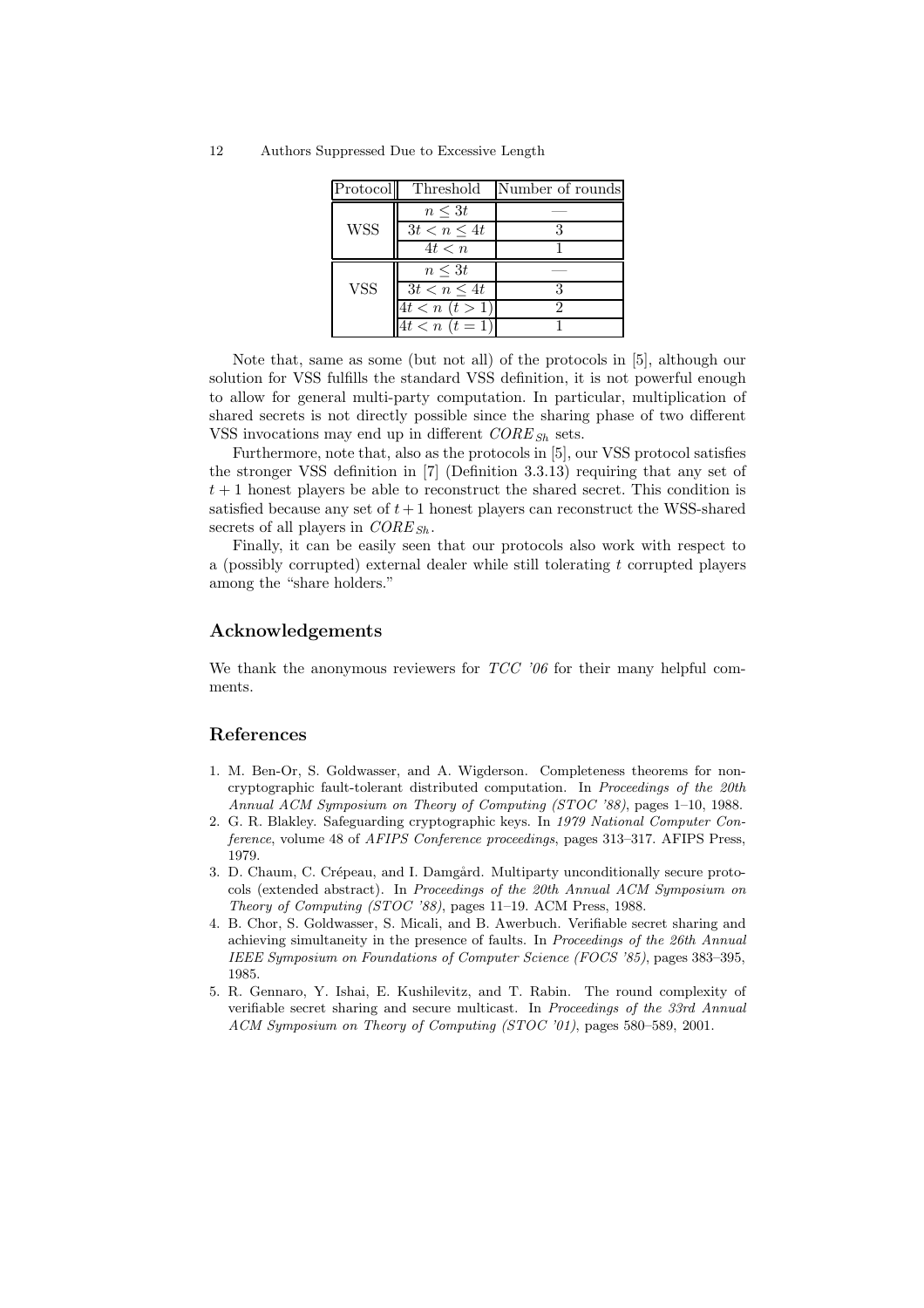- 6. R. Gennaro, M. O. Rabin, and T. Rabin. Simplified VSS and fast-track multiparty computations with applications to threshold cryptography. In Proceedings of the 17th ACM Symposium on Principles of Distributed Computing (PODC '98), pages 101–111, 1998.
- 7. O. Goldreich. Secure multi-party computation, final (incomplete) draft, version 1.4, Oct. 2002.
- 8. T. Rabin and M. Ben-Or. Verifiable secret sharing and multiparty protocols with honest majority. In Proceedings of the 21st Annual ACM Symposium on Theory of Computing (STOC '89), pages 73–85, 1989.
- 9. A. Shamir. How to share a secret. Commun. ACM, 22:612–613, 1979.

## A Proof of Theorem 2

We show that for  $n \leq 4t$ , perfect WSS is not possible in less than three rounds. We do this along the lines of the impossibility proof for two-round VSS in [5]. We first introduce the problem of *weak secure multicast* (WSM) and show that perfectly secure WSM is impossible in less than three rounds when  $n \leq 4t$ . Finally, we show that  $r$ -round WSS implies  $r$ -round WSM, thus proving the theorem.

Weak secure multicast (WSM). Consider an *n*-player protocol among player set  $\mathcal{P} = \{P_1, \ldots, P_n\}$  wherein sender  $D \in \mathcal{P}$  holds an input m and each player in multicast set  $M \subseteq \mathcal{P}$  ( $D \in M$ ) finally computes an output. Such a protocol is called a (perfect) WSM protocol if, for any t-adversary, the following conditions hold:

- PRIVACY: If all players in  $M$  are honest then the adversary learns no information about  $D$ 's input  $m$ .
- CORRECTNESS: If  $D$  is honest then all honest players in  $M$  output  $m$ .
- WEAK AGREEMENT: Even if  $D$  is dishonest, all dishonest players in  $M$  output a value in  $\{m^*, \perp\}$ , where  $m^*$  is an unique element in K and a distinguished value  $\bot \notin \mathcal{K}$ .

Similarly to VSS, WSM is the "weak" variant of the secure multicast (SM) problem formalized in [5], where the Agreement condition, demanding that all the honest players output the same value even if the sender is dishonest, is replaced by Weak Agreement above.

The proof of Theorem 2 follows by proving the impossibility of the following problem and subsequently reducing it to related problems, the last one being the existence of a two-round WSS protocol.

Lemma 7. There is no deterministic 3-player protocol satisfying the following requirements:

- 1. The protocol is a  $(3,1)$ -WSM protocol with M being the set of all players.
- 2. The protocol has three communication rounds, where only D speaks in the first round.